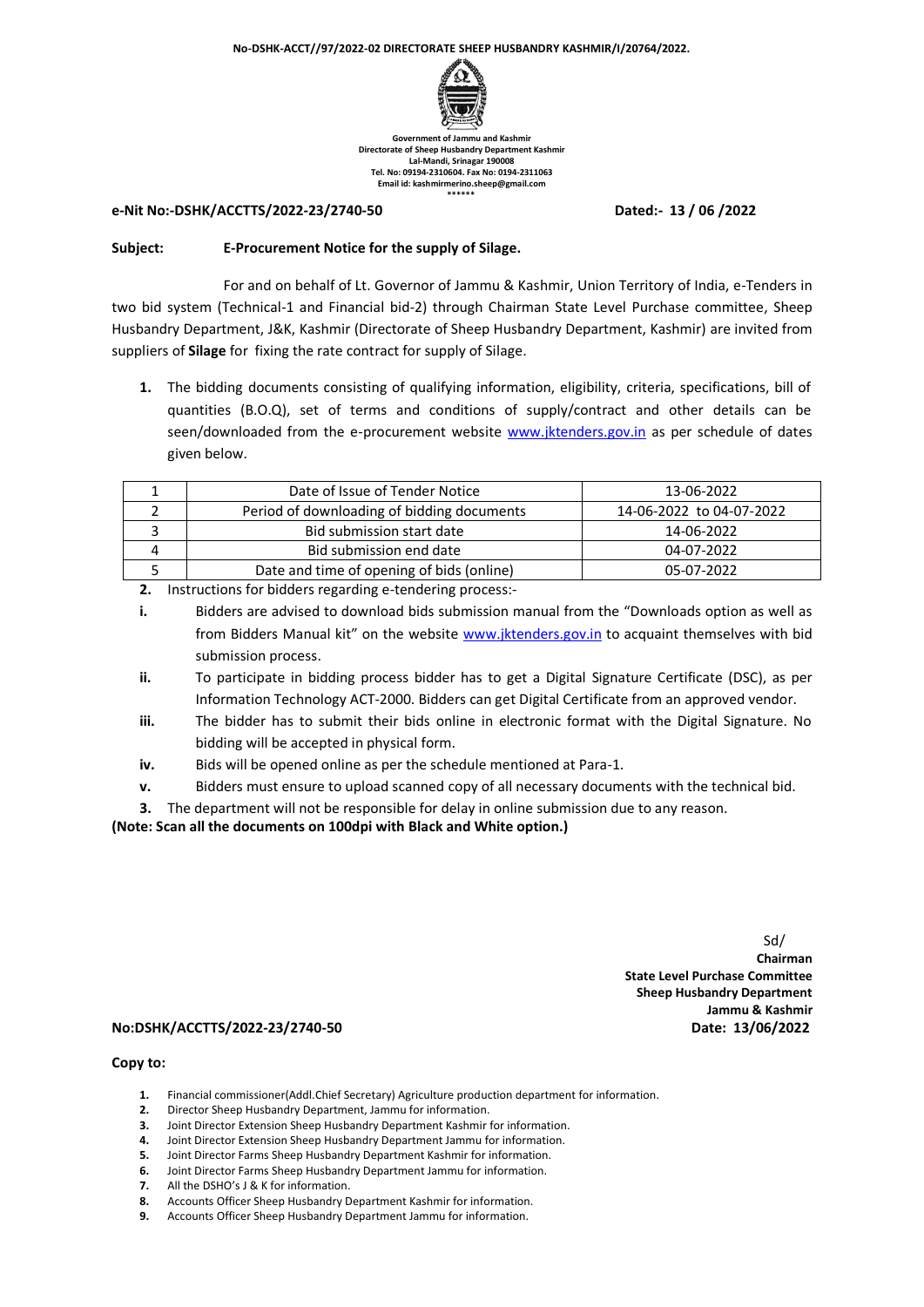- **10.** Joint Director Information Department Kashmir with the request to kindly give wide publicity to the NIT in at least two leading national as well as local print/electronic media.
- **11.** In charge website, Sheep Husbandry Department Kashmir, for uploading NIT on website.

Sd/state and the state of the state of the state of the state of the state of the state of the state of the state of the state of the state of the state of the state of the state of the state of the state of the state of t

**Chairman State Level Purchase Committee Sheep Husbandry Department Jammu & Kashmir**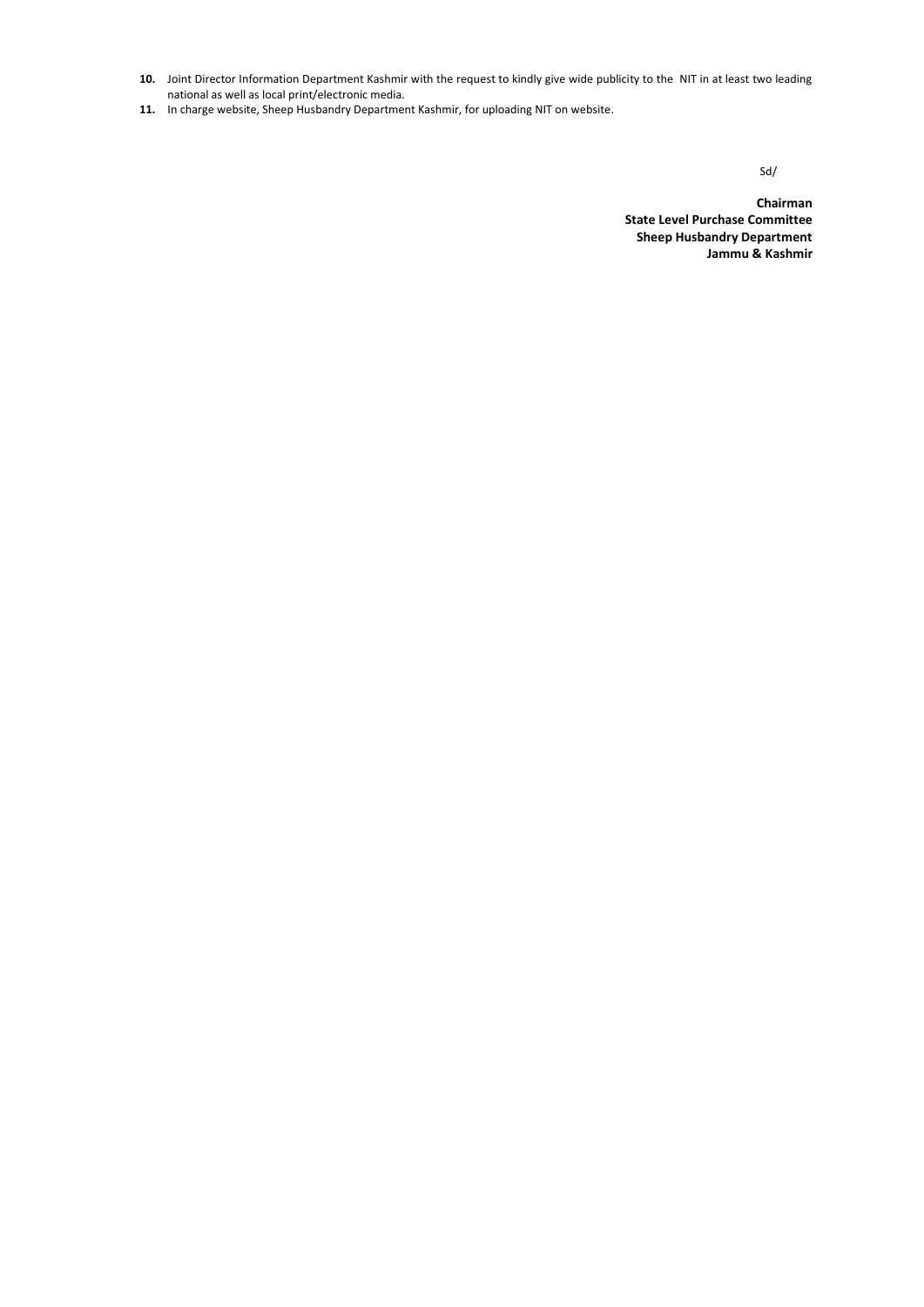# **1. General Instructions/Terms and conditions.**

- 1.1: The Interested bidders may download the tender documents from the website [www.jktenders.gov.in](http://www.jktenders.gov.in/) from 14.06.2022 to 04.07.2022 (4:00 p.m)
- 1.2: Online bids in two parts i.e. technical bid (Part 1) and Financial bid (Part 2) shall be submitted on the website [www.jktenders.gov.in](http://www.jktenders.gov.in/) from 14.06.2022 to 04.07.2022 (4:00 p.m)
- 1.3: Clarifications if any will be entertained from 14.06.2022 to 25.06.2022 (4:00 p.m).
- 1.4: The technical bids uploaded on the website will be opened on 05.07.2022 at 2.00 pm in the office chamber of Chairman, State Level Purchase Committee, Sheep Husbandry Department JandK, Kashmir (Director Sheep Husbandry Department, Agriculture Complex, LalMandi Srinagar Kashmir. In case, the said date is declared as holiday the bids will be opened on the next working day at the same time.
- 1.5: The above schedule regarding date and time is tentatively fixed, however, the Chairman SLPC reserves the right to change the date and time of activities in case of any exigency through a notice on e-tendering portal [www.jktenders.gov.in](http://www.jktenders.gov.in/) and on official website of the Directorate of Sheep Husbandry Kashmir.
- 1.6: Tenders received after due date and time shall not be accepted.
- 1.7: Disclosure of rate/discounts special offers in the technical bid may be understood as mal practice and as such the bid shall be rejected.
- 1.8: All the original documents should be produced at the time of scrutiny,if asked for by the technical evaluation committee.
- 1.9: The SLPC reserves the right to accept or reject any tender or any part of the tender before, during or after the tender without assigning any reason thereof.
- 1.10: No conditional tender will be accepted entertained.
- 1.11: The bidder has to submit a tender fee of Rs 500/= in form of a demand draft(Hard copy) in favor of Member secretary Accounts Officer Sheep Husbandry Department Kashmir.
- 1.12: The tenders without tender fee shall be out rightly rejected. Firms that are eligible for exemption for the payment of tender fee have to submit and upload the scanned document in support of such exemption.
- 1.13 No technical/financial bid shall be accepted in hard copy.

# **2. EMD/Performance Security:-**

- 2.1:- No earnest money is to be deposited/submitted with the bid however bid security declaration duly self attested as per finance department JandK Civil secretariat Jammu Srinagar Circular No. A/Misc/2018-III-895/J Dated: 02-12-2020 (Annexure – 1) should be kept in the bid documents.
- 2.2:- The successful bidder shall have to deposit refundable performance security equal to 3% of the value of the supply in favor of A.O Kmr /A.O Jammu as the case may be at the time of receipt of the supply order. In case of failure to make the said deposit the contract shall be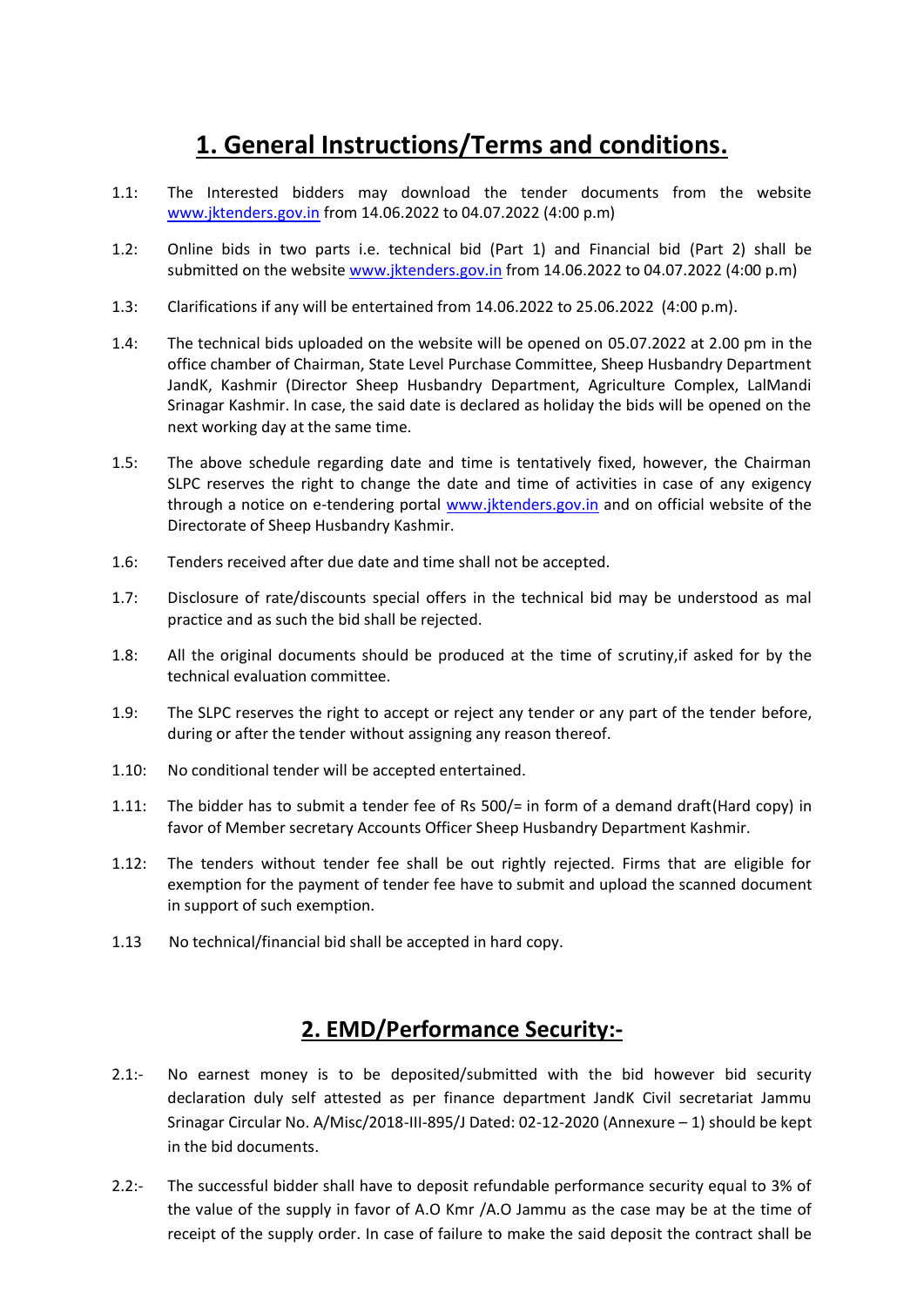cancelled. The security deposit shall be liable to be forfeited by order generating authority for non completion / partial completion. If portion of supply or whole of the supply is rotten/spoiled & not fit for consumption, it shall not be accepted & shall have to be replaced within stipulated time from the receipt of order. Partial deposit or previous deposit of the security money for any supply order will not be entertained and new security deposit should be submitted for each supply order. The performances security will also be forfeited in the event of breach of contract or unsatisfactory supply. Security money deposited will be refunded after satisfactory completion of the supply order.

# **3. TECHNICAL BID**:

### 3.1:- **Application:-**

Bidder will have to upload the prescribed application format (Annexure -2) duly filled in and signed indicating full communicating address with Pincode,Telephone No, Fax and others.

### 3.2:- **Bid Declaration ( Annexure– 1)**

Bid declaration as per Annexure – 1 should be uploaded.

### 3.3:- **Tender Fee:-**

Copy of demand draft on account of tender fee(Rs 500/=) should be uploaded.The original demand draft should be submitted at the Directorate of Sheep husbandry Kashmir.

Valid exemptions certificate for exemption of tender fee issued under price preference rules for MSME's/SSI units should be uploaded.

### 3.4:- **PAN CARD:-**

(i) PAN Card issued by the competent authority should be scanned and uploaded along with latest income tax return if applicable.

### 3.5:- **GST REGISTRATION:-**

Each bidder will have to upload original GST registration & latest return file copy if applicable.

### 3.6 **TECHNICAL SPECIFICATIONS FOR SILAGE.**

The technical specifications for silage shall be as given below:-

- (a) Free from any mould growth.
- (b) Golden brown or greenish yellow colour.
- (c) pH around 4.0-4.5
- (d) Pleasant fruity odour.
- (e) Should be highly palatable to sheep/goat because of mild acidic taste and pleasant aroma.
- (f) Free flowing and non sticky texture.

## **4. FINANCIAL BID:-**

4.1:- The financial bid shall be made online only on the website [www.jktenders.gov.in.](http://www.jktenders.gov.in/) Disclosure of rates/discounts/special offers in the technical bid may be understood as malpractice and such bid may be rejected.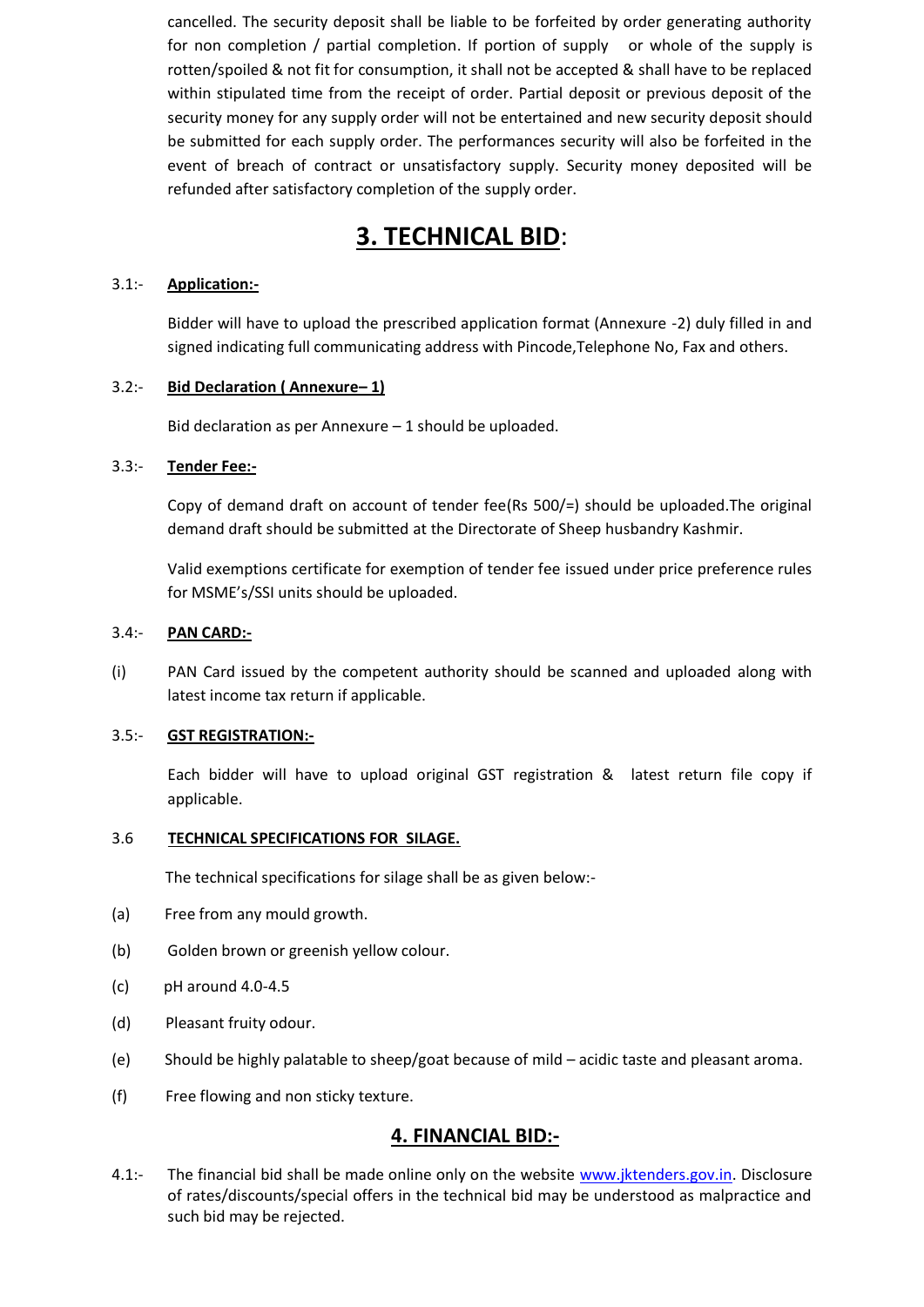- 4.2:- The offered rates in the bill of quantities for various farms should be quoted for one unit (i.e.one quintal.)
- 4.3:- Financial bids of only technically qualified bidders shall be opened.

# **5. RATE:-**

- 5.1:- The rates offered in the tender shall under no circumstances exceed the lowest price at which the supplier has supplied items of identical description to any other Govt. / organization or person anywhere in the open market in the UT. If incident of quoting higher rate to this department comes to the notice at any point of time during the course of rate contract period undersigned reserves the right to initiate an appropriate action against such firms including Blacklisting, Recovery of excess amount paid as well as forfeiture of performance security.
- 5.2:- Rates shall be inclusive of all charges like loading, unloading, weighing, storing, carriage (F.O.R) for

(a)Sheep Breeding Farm, Daksum,Anantnag (b)Sheep Breeding Farm, Hardshiva, Baramulla. (c)Sheep Breeding Farm,Poshnar Kupwara. (d)Sheep Breeding Farm, Goabal Kangan. (e)Sheep Breeding Farm, Kewa Qazigund. (f)Sheep Breeding Farm, Zawoora Shopian. (g)Sheep Breeding Farm, Kralpathri Budgam. (h)Sheep Breeding Farm, Khimber,Sgr.

The tentative quantity of silage required by the department is about 4500 quintals, which is subject to increase or decrease as per requirement of the department.

- 5.3:- GST,if any should be mentioned separately in the whole amount in the dedicated column in the bill of quantity.
- 5.4:- L1 will be determined on the base price only without GST.
- 5.5:- The rate is/are to be quoted in INR or Paisa in net decimal coinage only.
- 5.6:- Enhancement of rate under no circumstance will be accepted whatever the reasons thereof.
- 5.7:- Abnormally low rate of any supply quoted by the bidder in the offer without sufficient reason if detected will not be accepted. The Chairman SLPC reserves the right to reject any or all tenders at any stage without assigning any reason thereof.
- 5.8:- The successful Tenderer will be entirely responsible for watch and ward of Silage till it is received by the concerned authority of the department.
- 5.9:- The successful Tenderer shall have to complete the supply within the stipulated period of time as set in the supply order. Failure to execute the supply would be considered the violation of the terms and conditions of NIT and liable to penalty as per tender conditions.

## **6. PERIOD OF RATE CONTRACT:-**

6.1:- The Rate contract shall remain valid for a period of 1 year from the date of issuance or till the new rate contract is issued whichever is earlier.

## **7. AGREEMENT:-**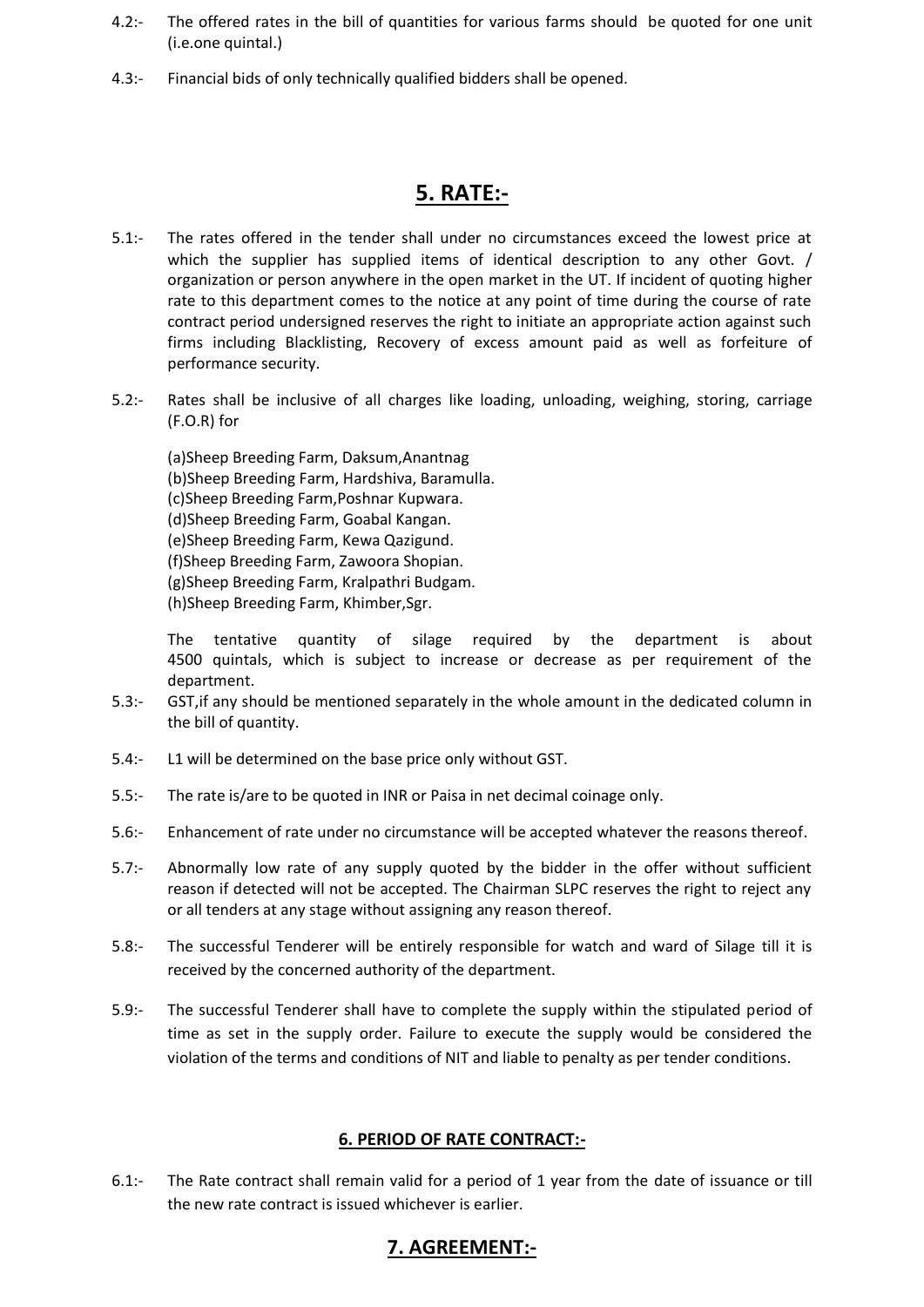- 7.1:- The successful bidder will have to enter into a contractual agreement with the Directorate of Sheep Husbandry Jammu/Kashmir as the case may be within 5 days after award of the contract on the non-judicial stamp paper worth Rs20/= at their own cost. In the event of failure to execute the agreement in the prescribed manner within the stipulated period by the successful bidder shall forgo the right of the bidder to participate in future tenders of the directorate.
- 7.2:- The agreement should be typed only on one side of the stamp paper duly signed by authorized signatory on each page. The continued pages should be typed on the conquest paper.
- 7.3:- The parties to the contract are the firm and the department of Sheep Husbandry J & K duly represented by the Director Jammu/ Kashmir as the case may be.
- 7.4:- There shall be no binding on the department to issue supply orders for all and any item of approved supply by SLPC irrespective of approved contract. The authority does not guarantee purchase of all the quantity since procurement depends upon the actual requirement evaluated by the field units; hence the rates should be quoted accordingly.

# **8. PAYMENT:-**

- 8.1:- The tax invoice against all supplies will be sent in triplicate to the intending officer. The payment shall be made after satisfactory completion of the supply order. No advance payment shall be made under any circumstances.
- 8.2:- Payment shall be made after satisfactory completion of the supplies, however no interest shall be paid to the successful bidder in the event of delay in making payment due to whatsoever reasons. In no circumstances supply schedule should be affected or linked with the payment of outstanding bills. The payment of bills will be withheld in case of violations.
- 8.3:- All due payments shall be made after deductions of applicable TDS.
- 8.4:- It shall be obligatory upon every successful bidder to certify on each and every bill that quoted rates are reasonable and are same as are being charged to other government or any other semi government institutes.

# **9. PENAL ACTION:-**

- 9.1:- If the bidder refuses to enter into written agreement for any or all supply within the time specified when requested to do so by the department or refuse to deposit the security money, such contracts offer will not be taken into consideration and shall be liable to be blacklisted for next 3 years from the date of reporting.
- 9.2:- The deposited security money furnished by contractor is liable to be forfeited in full by order generating authority and order amount will be cancelled without prejudice, in the event of failure/refusal to undertake the supplies as per the schedule, on the recommendations by the order generating authority Chairman SLPC will be at liberty to terminate the contract as whole or a part.
- 9.3:- The quoted rate shall not exceed the price at which bidder has executed the supply of same description to any other government directorate, organization, private institution etc, if such instances of higher rates comes to notice, the authority deserves the right to cancel and blacklist the contractor.
- 9.4:- Non-compliance of terms and Conditions laid herein shall constitute the breach of contract and Non compliance shall be enforced very rigidly.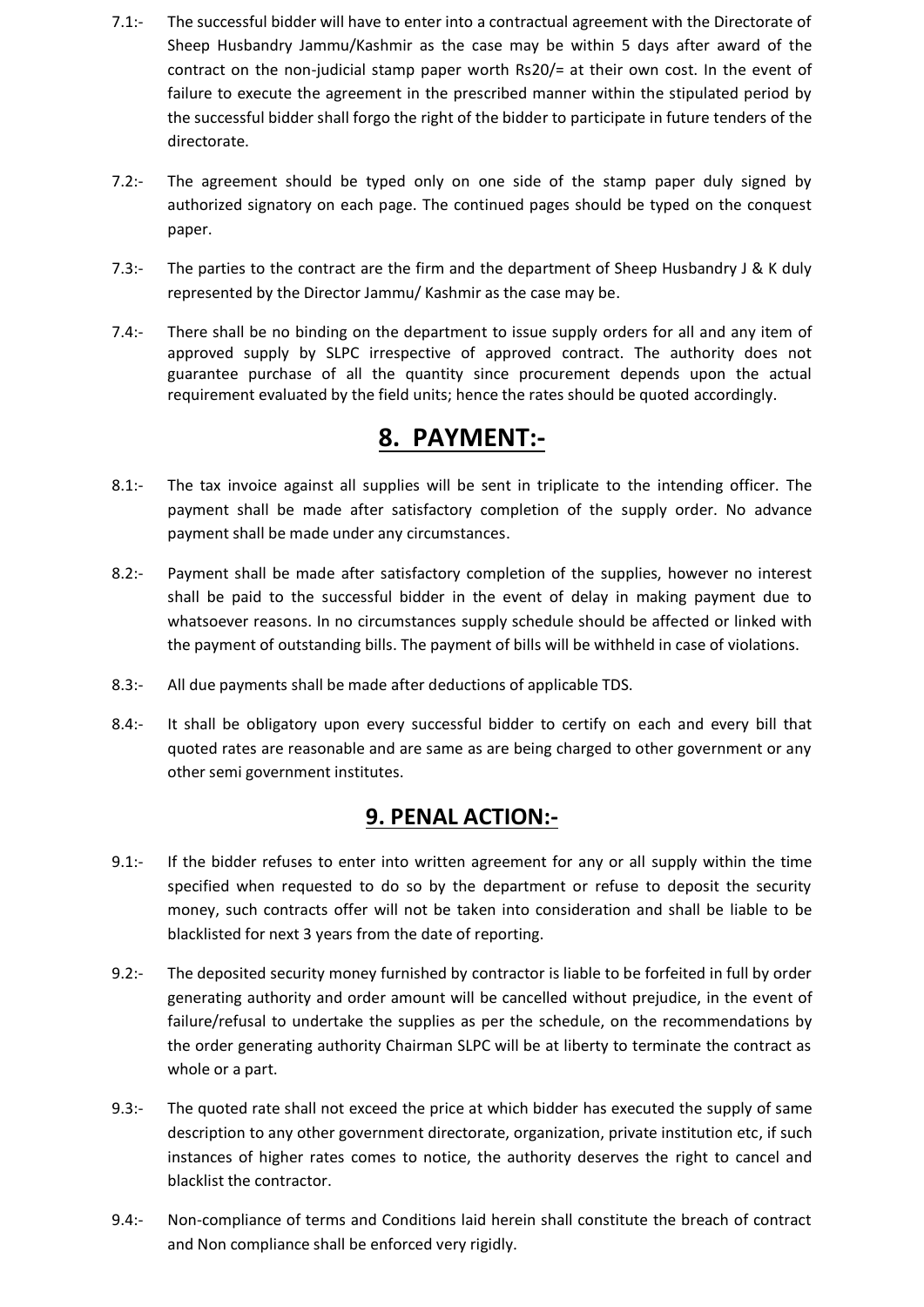## **10. MISCELLANEOUS:-**

- 10.1:- The successful Tenderer shall not assign or sublet the contract in part or in full to any other agency. In all such cases the contract shall be cancelled.
- 10.2:- Any condition that is not indicated in the NIT can be incorporated in the supply order / agreement /contract, if needed.
- 10.3:- GFR, Manual for procurement of goods and services and any other latest guidelines issued by the government pertaining to purchase of stores and services, shall be followed, even if, there is no specific instruction in this tender document.
- 10.4:- All the issues that may come up during the completion of contract shall be decided by SLPC J& K and the decision of the Chairman SLPC Sheep Husbandry Department J&K and the decision shall be final and binding upon the firm.
- 10.5:- Any legal proceedings shall be subject to jurisdiction of courts within Jammu & Kashmir only.
- 10.6:- When a tendering firm submits there tender in response to this notification they will be deemed to have understood fully, contents, requirement, terms and conditions of tender. No extra payment will be made on the pretext that tendering firm did not have any clear ideas of a particular point. Any offer made in the response of this tender when accepted by tendering authority will constitute a contract between the parties.
- 10.7:- All notices intended to be served to the bidder will be deemed to have been duly served, if sent by the registered post to address mentioned in the tender or any other address permissible by law. All the instructions given in the tender notice, forms are binding upon the bidder. In the event of delay/non-availability, garbled printout, inaccessible website for downloading tender documents, the tender signing authority shall not be held responsible. Every document uploaded should be clearly visible otherwise it will not be considered.
- 10.8:- Force majeure clause shall not be acceptable.

Sd/

**Chairman State Level Purchase Committee Sheep Husbandry Department Jammu & Kashmir**

#### **No:DSHK/ACCTTS/ 2022-23/ 2740-50 Date:- 13 / 06 /2022**

#### **Copy to:**

- 1. Financial commissioner(Addl.Chief Secretary) Agriculture production department for information.
- 2. Director Sheep Husbandry Department, Jammu for information.
- 3. Joint Director Extension Sheep Husbandry Department Kashmir for information.
- 4. Joint Director Extension Sheep Husbandry Department Jammu for information.
- 5. Joint Director Farms Sheep Husbandry Department Kashmir for information.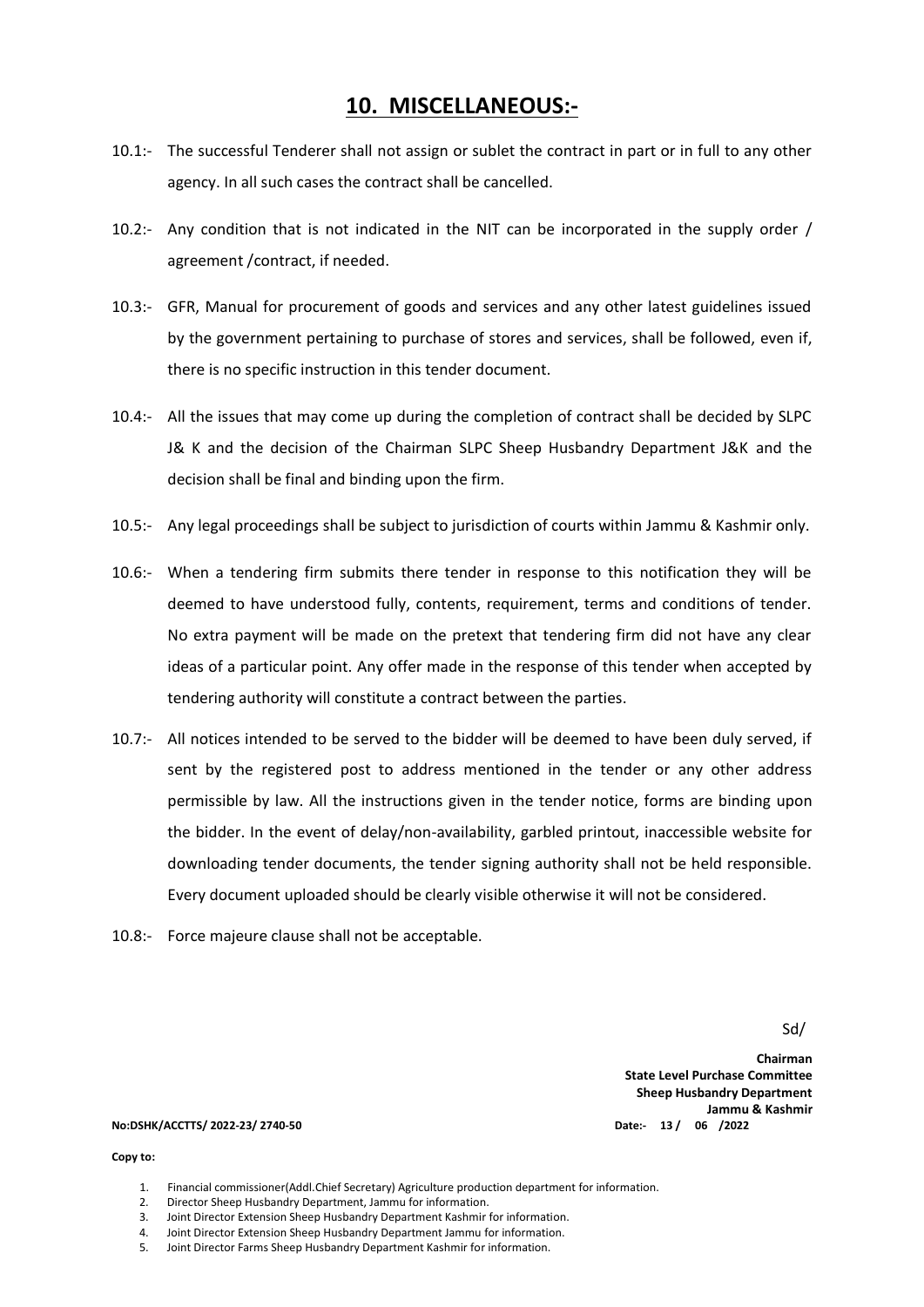- 6. Joint Director Farms Sheep Husbandry Department Jammu for information.
- 7. All the DSHO's J & K for information.
- 8. Accounts Officer Sheep Husbandry Department Kashmir for information.
- 9. Accounts Officer Sheep Husbandry Department Jammu for information.
- 10. Joint Director Information Department Kashmir with request to forward it for the publication of the NIT in at least two leading local/national print &electronic media.
- 11. Incharge website ,Sheep Husbandry department ,for uploading NIT on website.

Sd/ **Chairman State Level Purchase Committee Sheep Husbandry Department Jammu & Kashmir.**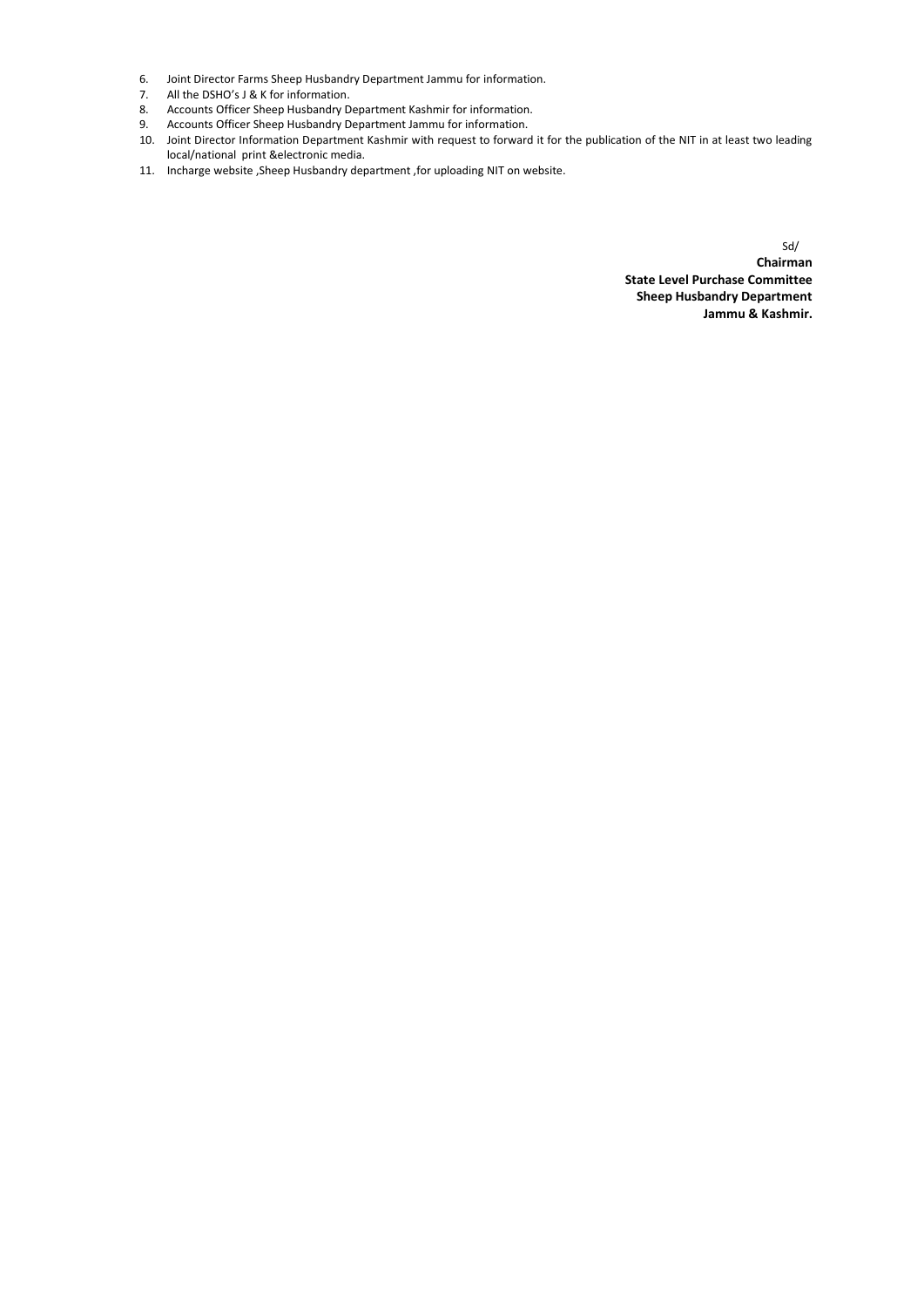# **ANNEXURE – 1**

# **BID DECLARATION**

### **To**

**The Chairman State level purchase committee Department of Sheep Husbandry department Kashmir Lal-Mandi Srinagar.**

## **Sir,**

I understand that according to Finance department Civil Secretariat J&K Jammu Srinagar letter No. A/Misc(2018/3/985/J) Dated: 22/12/2020, bids must be supported by a bid security declaration. I declare that I may be disqualified from bidding if Iam in breach of any obligation under the bid conditions that I:-

- 1. Have withdrawn/modified/amended/impaired or derogated for the tender during the bid validity specified in form of bid.
- 2. Fail or refuse to execute the contract.
- 3. Fail or refuse to furnish the performance security.

I solemnly declare that in case I withdraws/amends his /her tender or impairs or derogates from the tender in any respect within the validity of the tender I shall pay a penalty as decided by the SLPC towards the department.

## **Witness 1**

**Witness 2**

**Seal and Signature of the Bidder**